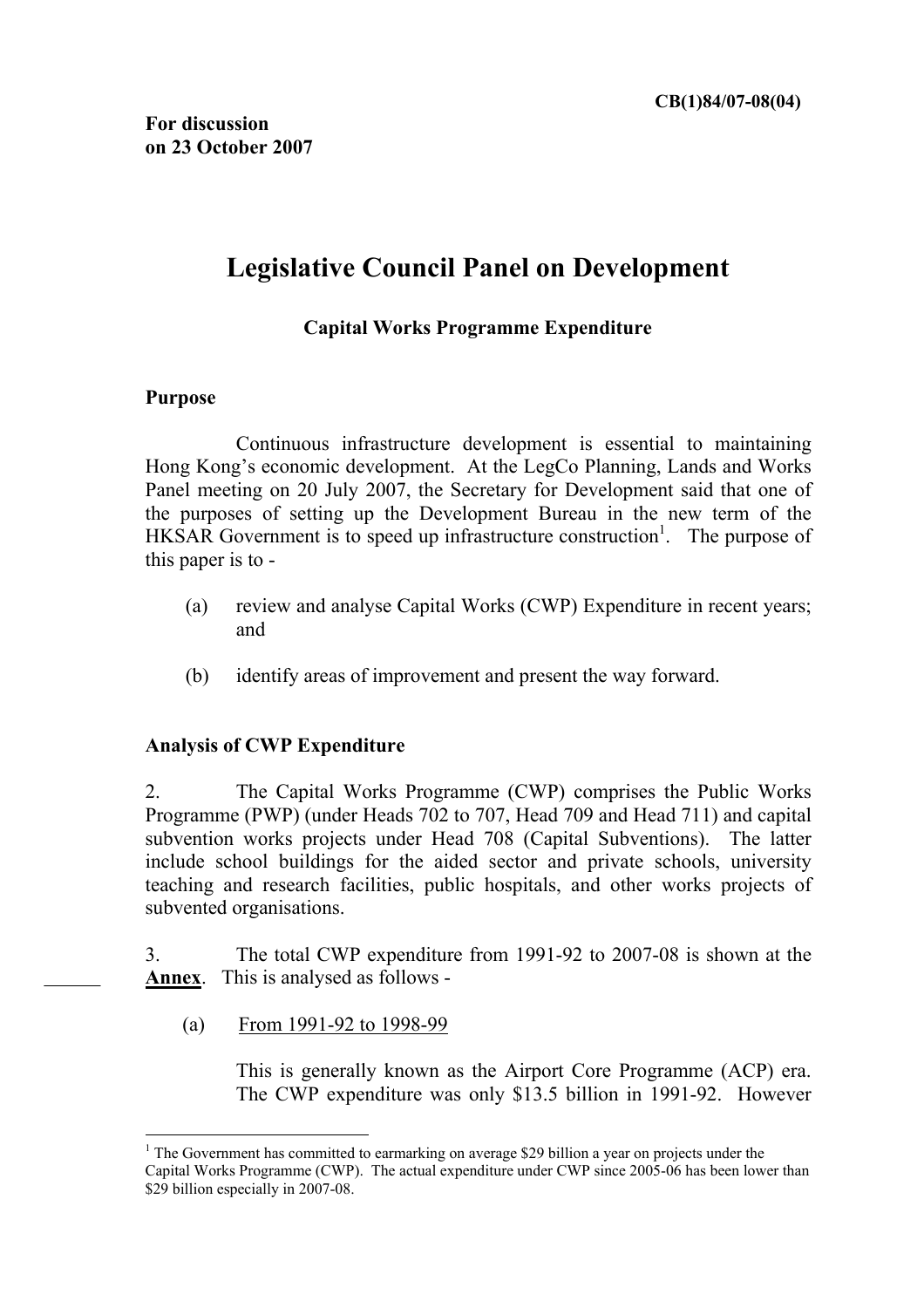the expenditure built up quickly with the commencement of ACP projects in 1991-92. At the peak construction period of ACP projects, about \$10 billion was incurred each year on these projects between 1993-94 to 1995-96, thus boosting the total CWP spending to \$30.4 billion and \$29.1 billion in 1993-94 and 1995-96 respectively. The bulk of works were completed in 1998-99 but due to the lead time in spending (settlement of accounts, etc.), expenditure on ACP projects lasted till around 2001-02.

#### (b) From 1999-2000 to 2004-05

With the substantial completion of the ACP projects in around 1998- 99, there came another wave of seven large scale projects with individual project costs ranging from \$2.7 billion to \$18.4 billion. As a result, the CWP expenditure was maintained at a high level with CWP expenditure reaching \$31.4 billion in both 2003-04 and 2004-05. These large scale projects include -

| $-$ Route $8 -$ Sha Tin to Tsing Yi          |       | \$18.4 billion |
|----------------------------------------------|-------|----------------|
| - Penny's Bay Development                    |       | \$13.2 billion |
| - Shenzhen Western Corridor, Deep Bay Link   |       |                |
| and Boundary Crossing Facilities             |       | \$10.5 billion |
| - School Improvement Programme - Final Phase |       | \$8.6 billion  |
| - Widening of Castle Peak Road               |       | \$4.9 billion  |
| - Central Reclamation Phase III              |       | \$3.6 billion  |
| - Container Terminal No. 9                   |       | \$2.7 billion  |
|                                              | Total | \$61.9 billion |

#### (c) From 2005-06 to 2006-07

Many of the large-scale projects mentioned in (b) above were substantially completed by 2005-06. The CWP expenditure started to decline starting from 2005-06 because the next wave of planned large scale projects such as Kai Tak Development, Central-Wan Chai Bypass, and Wan Chai Development Phase II did not commence as scheduled, as they require more time for completing the statutory procedures and for undertaking the needed preparatory work including public engagement.

4. The above illustrates that in general it is necessary to maintain a cluster of large scale capital works projects in the CWP in order to sustain a high level of CWP expenditure.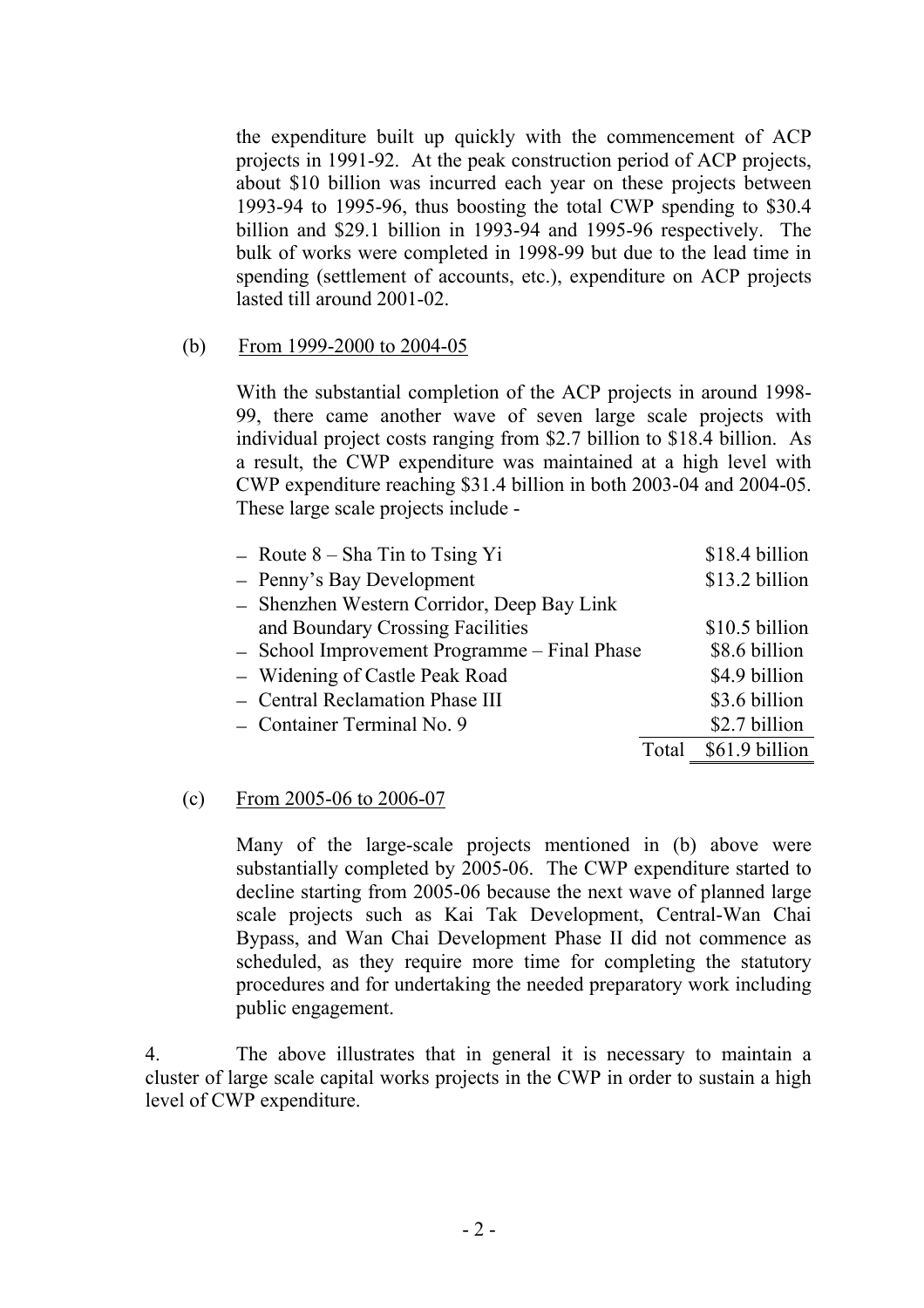## Expenditure Situation for 2007-08

5. In his 2007 Policy Address, the Chief Executive said that in promoting infrastructure development, our efforts over the past decade did not match expectations and overall expenditure on infrastructure for this year may well be the lowest in recent years. As explained above, many of the projects in the last batch of large scale projects were substantially completed in 2005-06, and projects in the next batch have not commenced as scheduled due to various reasons. As a result of this, the CWP expenditure started to decline in 2005-06 and the Estimate for 2007-08 is only \$20.4 billion.

6. To fill the expenditure gap, the Administration has made much effort to monitor the spending situation and implement measures to boost spending. For projects under the Public Works Programme (PWP), the works agents have implemented as many minor works projects as possible and expedited the progress of on-going projects, claim settlement and account finalisation. The spending situation for PWP projects up to end September 2007 is also satisfactory, with expenditure of 53.4% against time elapse of 50%.

## **Areas of Improvement and Way Forward**

## A. Speeding up Capital Works Projects

7. The Chief Executive has unveiled in his 2007 Policy Address Government's commitment to push ahead with the following ten large scale infrastructure projects within the next five years:

- South Island Line;
- The Sha Tin to Central Link;
- The Tuen Mun Western Bypass and Tuen Mun-Chek Lap Kok Link;
- The Guangzhou-Shenzhen-Hong Kong Express Railway Link;
- Hong Kong-Zhuhai-Macao Bridge;
- Hong Kong-Shenzhen Airport Co-operation;
- Hong Kong-Shenzhen Joint Development of the Lok Ma Chau Loop;
- West Kowloon Cultural District;
- Kai Tak Development; and
- New Development Areas.

8. Implementation of the above projects will not only expand the room for Hong Kong's further development, but will also link up our socio-cultural and business activities with more efficient transportation and other infrastructural systems. In addition, with closer and more efficient rail and transport links between Hong Kong and the neighbouring regions of Shenzhen and the Pearl River Delta, we can foster further cross boundary integration.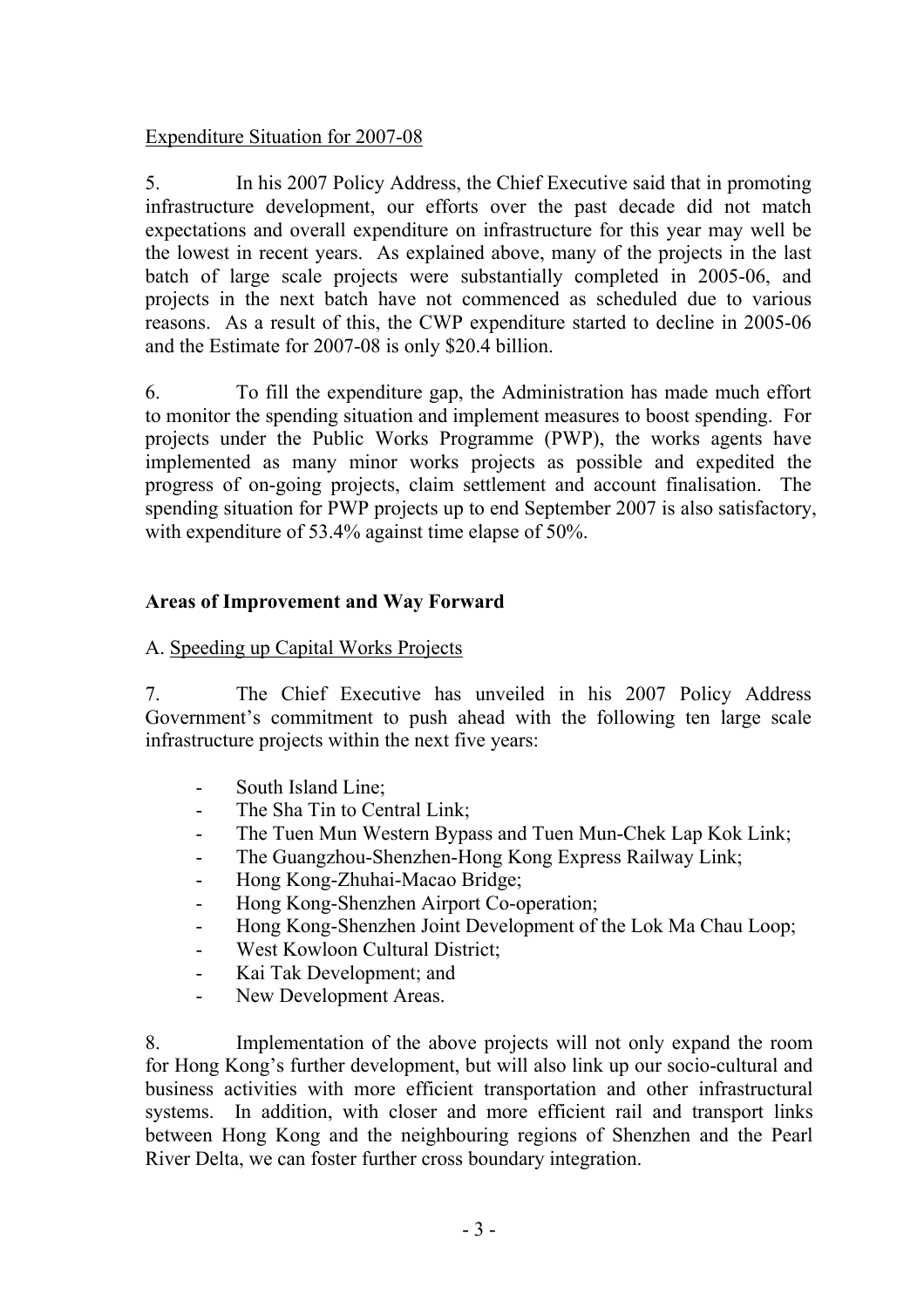9. Apart from the above ten major projects the commencement of which is subject to varying lead time in the planning and preparatory work, we will press ahead with other important infrastructure contributing to making Hong Kong a quality city. Indeed, these efforts are also evident from the larger number of funding submissions approved by Finance Committee (FC) upon recommendation of the Public Works Subcommittee. To illustrate, in the 2006-07 LegCo session, a total of 99 submissions with a total project cost of \$26.2 billion were approved by the FC, as compared to 61 (total project cost at \$14.7 billion), 48 (total project cost at \$11.3 billion) and 59 (total project cost at \$22.0 billion) in 2003-04, 2004- 05 and 2005-06 LegCo sessions respectively. We therefore expect the CWP expenditure will pick up in the coming years.

## B. Improvement in Institutional Structure

10. The Development Bureau was established on 1 July 2007 in the reorganized Government Secretariat with the objective to speed up infrastructure development and to ensure the best possible balance be struck amongst development, environmental protection and heritage conservation. By bringing together planning and land use, works and heritage, we will be better positioned to deliver such an objective. We will also press ahead with the large scale projects through closer supervision at a high level. For example, a high level supervisory team has been set up and chaired by Secretary for Development to enhance coordination amongst various bureaux and departments and to sort out fundamental issues at an early stage for the Kai Tak Development project.

### C. Commencement of Public Engagement at An Early Stage

11. To avoid a project running into very divergent views when its planning has reached an advanced stage thus delaying implementation, public engagement will be carried out at the early stage of the project to achieve greater community consensus. In the project conceptualization and strategic planning stage, there is generally more room to accommodate different needs and aspirations. The relevant policy bureaux and departments would thus provide details and consult the public on the aim, scope, effect and timing of the project early. Active public discussion will be useful in forging an early consensus on the way forward. For large or complicated projects, a well structured and comprehensive public engagement programme is the foundation to consensus building and is critical to the smooth progress of a project.

12. Taking heritage conservation as an example, we will implement the requirement for conducting heritage impact assessment (HIA). We propose that for all new capital works projects, we will require the project proponents and relevant works departments to consider whether their projects will affect sites or buildings of historic and archaeological significance (referred to be "heritage sites' below). If the answer is in the affirmative, then a HIA will be required. In general, it will be best to avoid affecting these heritage sites. However, if some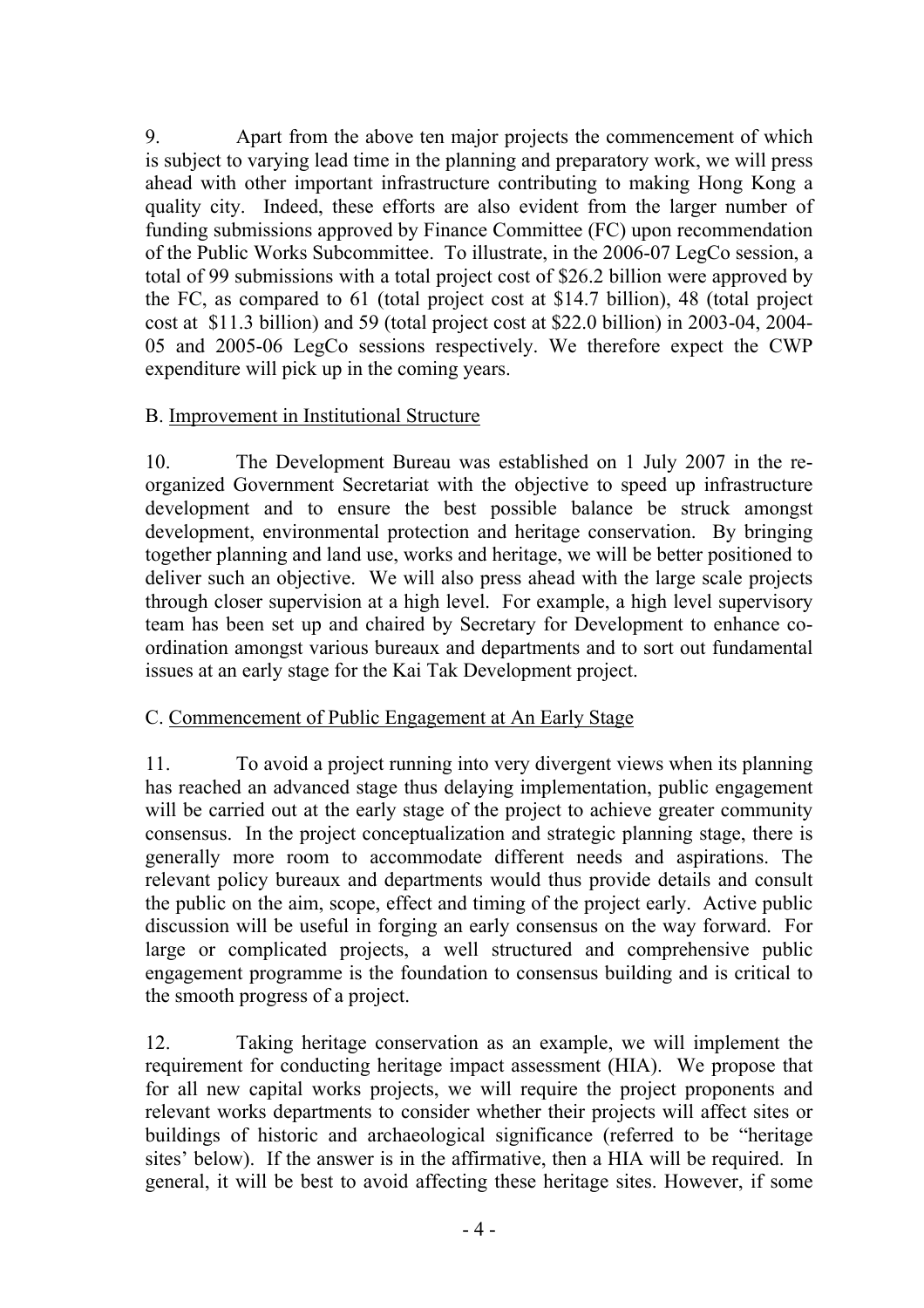impact on the sites can really not be avoided, mitigation measures must be devised to the satisfaction of the Antiquities and Monuments Office (AMO). Furthermore, public engagement should be conducted (e.g. consultation with District Councils, etc.) where necessary. In the submission to LegCo PWSC and FC for funding to carry out construction works, the project proponent will also need to include a paragraph in the PWSC paper, to be cleared by AMO, stating clearly whether its project will affect any "heritage site" and if it does, what mitigation measures will be taken, their implications and whether the public is in support of these.

#### D. Review of Procedures in Delivery of CWP

13. We have also reviewed the procedures in the delivery of CWP projects, and implemented improvement measures to further shorten the planning lead time wherever appropriate. Currently, the planning lead time for medium size civil engineering projects involving Environmental Impact Assessment Ordinance (EIAO), statutory gazettal and land resumption will in general take 45 months. Works Departments will take measures to compress/streamline the administrative procedures with a view to shortening the lead time to no longer than 40 months. For small scale projects which do not involve the above statutory processes, we will shorten the planning lead time from 21 months to 19 months.

14. Further compression of the project delivery timeframe will not be possible in light of the following considerations -

- (a) extra time will already be required for public engagement;
- (b) the EIAO process and statutory periods of objection should not be shortened due to their importance;
- (c) planning activities are already carried out in parallel as far as possible; and
- (d) the Capital Works Programme is expected to expand in the coming years and hence probably the workload.

### E. Increase in Delegated Authority for Category D Items

15. We will also propose to increase the financial ceiling of delegated authority for minor works projects, i.e. Category D items funded under block allocations, from \$15 million to \$21 million, to maintain the real value of delegation. This will enhance CWP expenditure to a certain extent. Details are included in a separate Panel paper for discussion at the same meeting.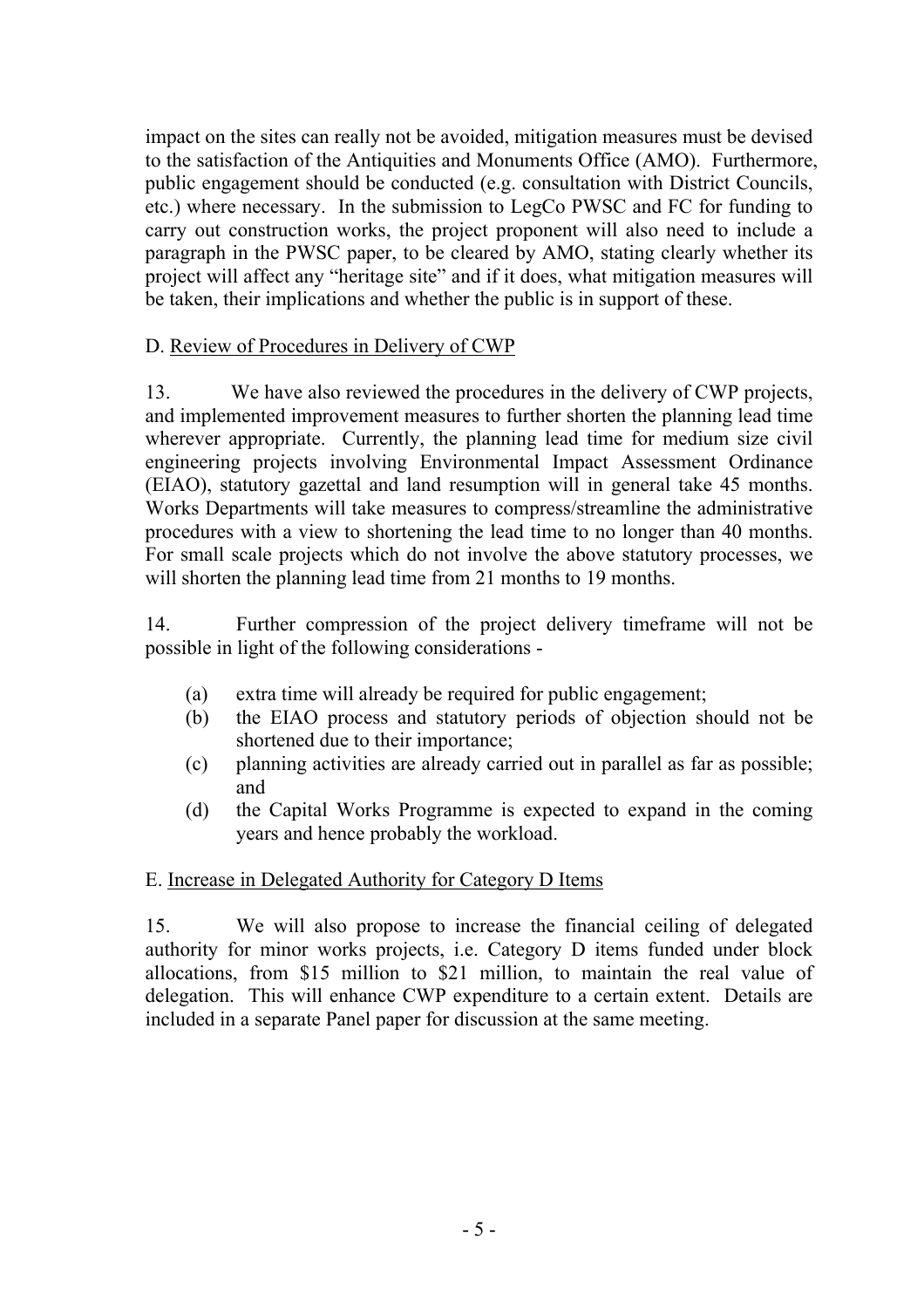## **Advice Sought**

16. We hope that with the above measures adopted, the situation in our CWP expenditure will improve in the coming years. We welcome views and comments from Members.

-------------------------------

Development Bureau October 2007